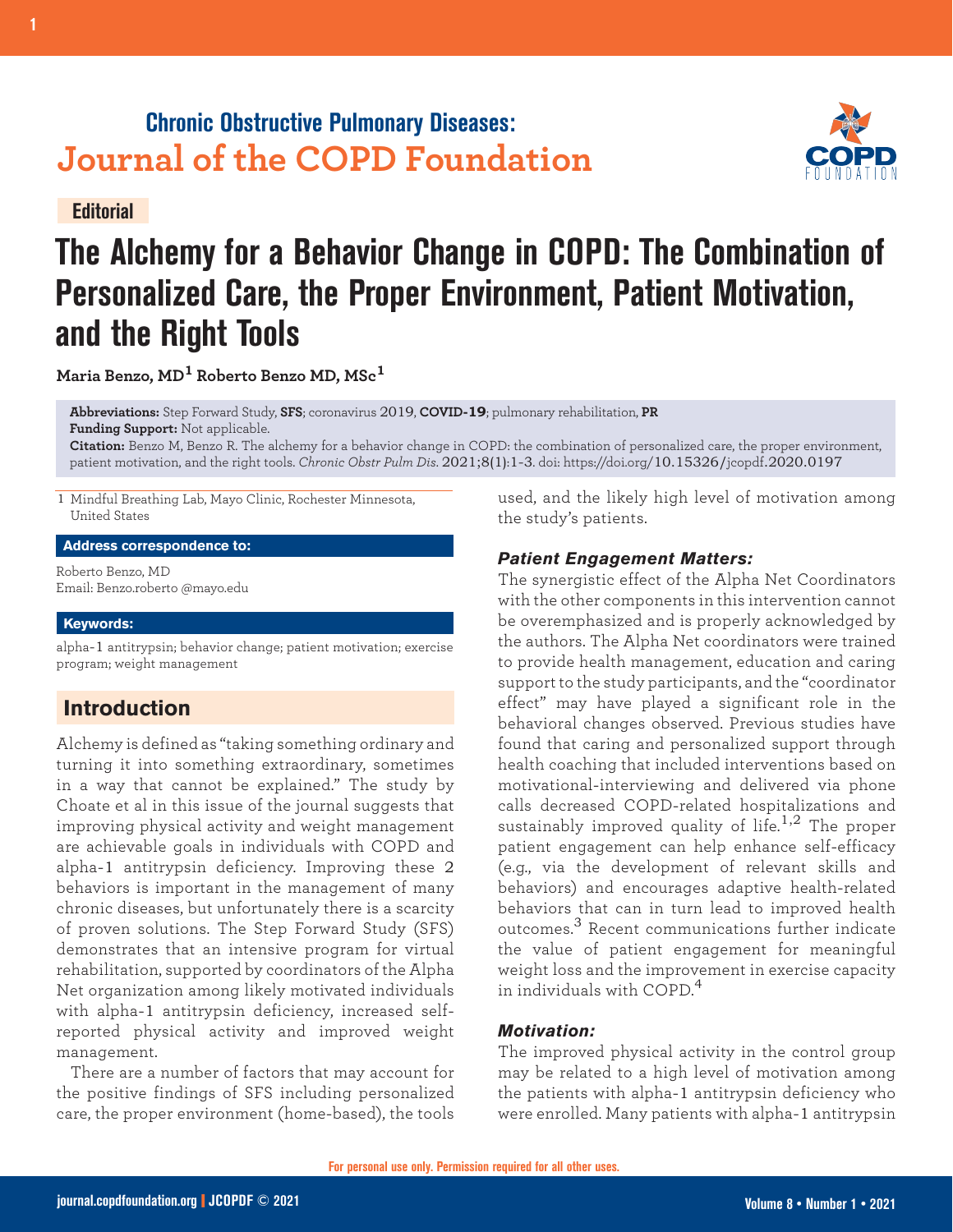deficiency are very informed and proactive in dealing with their condition which may be in part due to tremendous effort for advocacy in this condition.

#### *Location, Location, Location:*

This study suggests that home-based interventions can be a fertile environment for a sustainable behavior change.5 This study is particularly timely in the context of the coronavirus-2019 (COVID-19) pandemic in which home-based programs are needed. Virtual lifestyle interventions done in individuals' homes with personalized support may lead to lifestyle changes. In COPD, home-based pulmonary rehabilitation (PR) has been shown to be a reliable and effective approach with outcomes comparable to those observed in traditional center-based PR.<sup>6</sup> The virtual approach may also offer an opportunity to increase self-efficacy by encouraging and motivating individuals to do more to achieve behavioral changes within their usual daily home life. For many individuals, this may be the best environment for more sustainable changes.

Behavior change, specifically increasing physical activity in individuals with COPD, is one of the biggest challenges that PR teams face with COPD patients. Obesity, in the context of comorbidities, is a situation for which solutions are lacking. This study offers a promising sign that remote interventions targeting lifestyle changes are feasible and possibly effective when the proper factors are in place. However, we still have much to learn about improving some key behaviors like physical activity.

#### *New Measures Needed:*

With the increasing development of multiple wearables, home-based programs, and technologybased interventions for COPD and other chronic conditions, in which longer periods of observation are possible, new measures are needed to document behavioral changes in physical activity, sleep, and weight that goes beyond the traditional standards of measures in COPD. The shift to remote patient care requires a new way of measuring the success of our patients, specifically related to how we assess patients' lifestyle changes.

In this study, we cannot point to what specific components of the intervention produced the benefits but it is well known that multicomponent interventions appear to be more effective for behavior change than stand-alone interventions.<sup>7</sup>

In all, while this study does not address what produced the alchemy to achieve the behavioral changes observed, it does provide a glimpse into several critical factors that create the right conditions: personalized engagement, patient motivation, the right environment and the right tools.

#### **Declaration of Interest**

Dr. Roberto Benzo is funded by Grant K24 HL138150 from the National Institutes of Health.